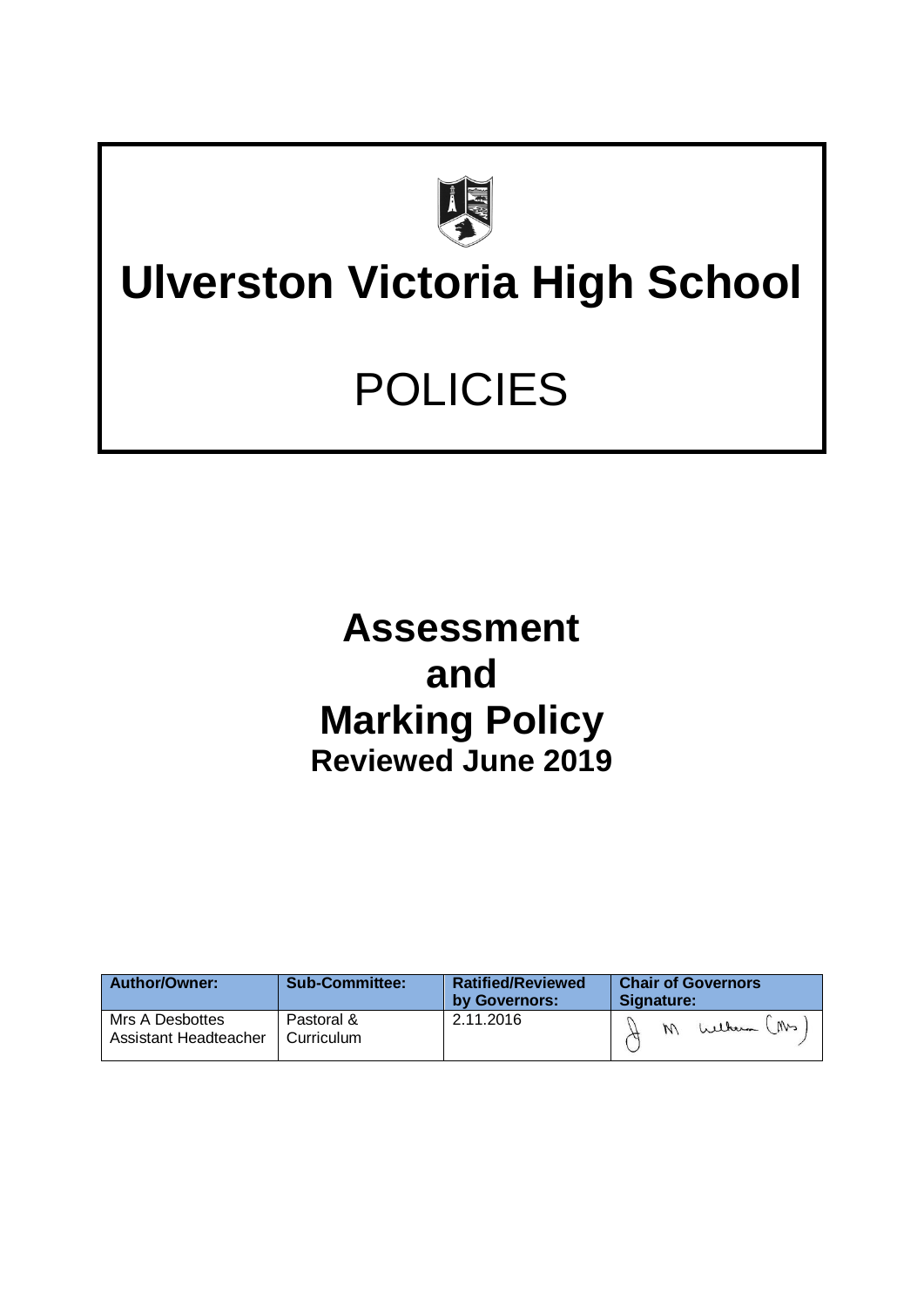### **Assessment and Marking Policy:**

### **1. Rationale**

By assessment, we mean the formal and informal judgements made by teachers and students about their standard of work. Assessment should involve both formative and summative methods. Formative Assessment is the on-going communication between teachers and pupils which gives specific guidance and outlines areas for improvement. Summative Assessment records the overall achievement of a pupil over time. Its methods are supported by testing and also by synthesising a range of formative assessments. Assessment should be diagnostic in order to inform teaching and learning and to award a grade of attainment to a student. Marking is an integral part of Teaching and Learning which relates to all aspects of student work. All work undertaken by students deserves feedback in order to enable them to know and understand the progress they are making; whether by teacher, by peers or by self assessment against specific criteria, and how they can continue to improve. It will also inform subject staff as to where there are gaps in students' knowledge and understanding/misconceptions so that they are able to address these areas and move students on in their learning.

### **2. Purposes of Assessment**

- To create a learning conversation between the teacher and student;
- To inform planning and teaching to monitor progress in learning;
- To provide meaningful feedback to students and offer advice on how to improve in order to support their learning and raise attainment;
- To inform parents of their childrens progress;
- To ensure consistent, regular and appropriate assessment practices across the school;
- To enable students to identify both their strengths and areas for development from which learning targets can be set;
- To enable staff to celebrate and reward good work (see Rewards Policy);
- To ensure a consistent approach to marking within an agreed framework;
- To meet statutory requirements.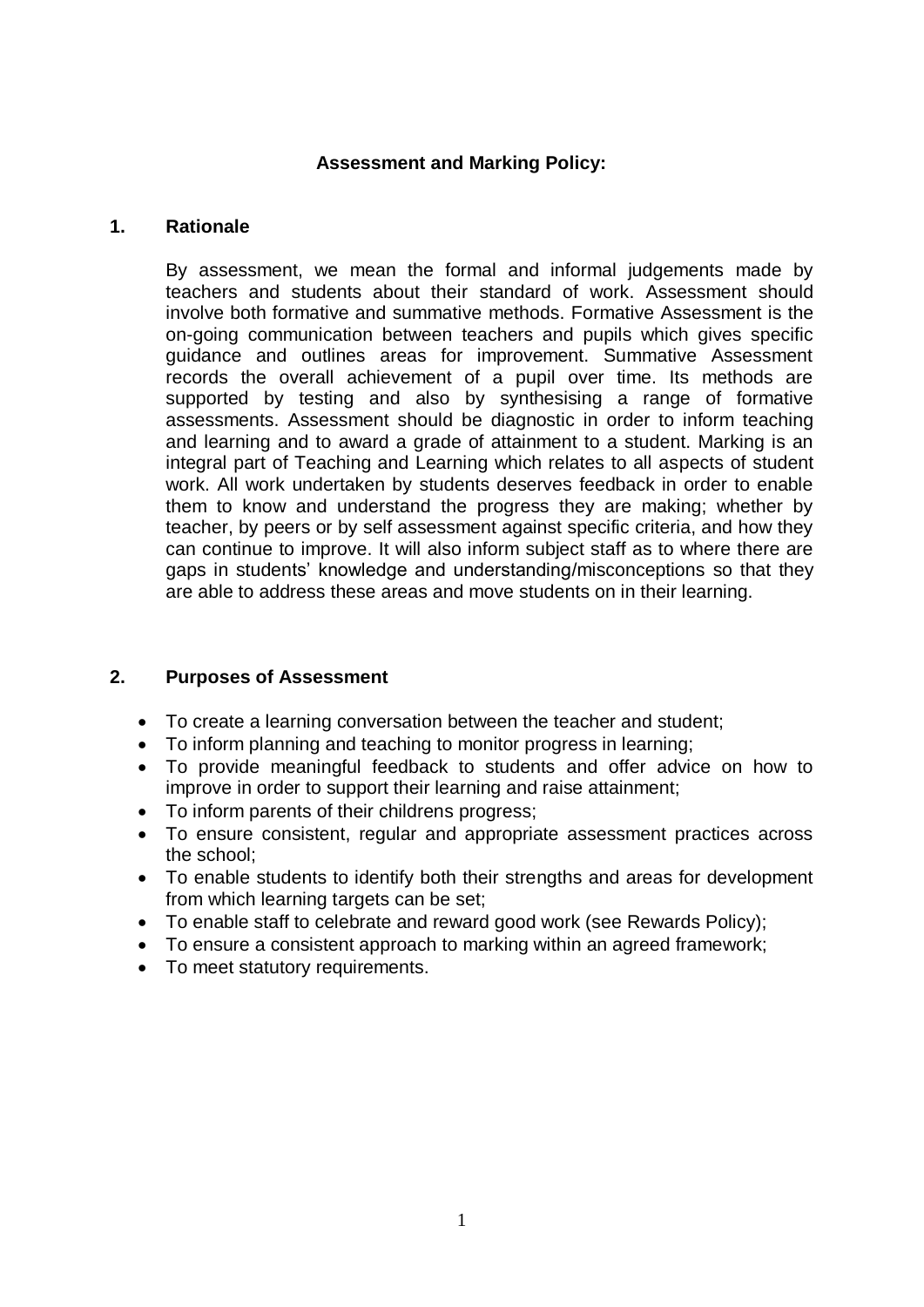### **3. Marking**

Marking is the responsibility of individual teachers who should follow procedures laid out below. The Subject Leader is responsible for ensuring that the policy is adhered to and that there is consistency across each Subject Area.

- Teachers will set challenging work at the correct level for each individual;
- Parents will be able to monitor students' work, thus allowing them to actively support both their children and UVHS
- All teachers' marking will be consistent across UVHS and understood by staff, students and parents
- All students' written and practical work should be marked regularly
- Grades, consistent with National Standards should be awarded on a regular basis either for individual pieces of work or for an amalgamation of several pieces as evidence for reporting windows
- Records of marking and grading will be kept by each subject teacher; by heads of subject and within the whole school data management system
- With each grade awarded, all children should be provided with formative guidance, either written and/or verbal, on what they need to do in order to improve/reach the next grade. Students should respond to the teachers' advice thereby creating a learning conversation
- Coursework should be marked/monitored regularly, with appropriate feedback to pupils which will allow them to make progress.
- When work is peer or self-assessed, it should be labelled as such and clear guidelines and instructions be given to students so the judgements are meaningful

### **Sixth Form**

- As Sixth Form written and practical assignments differ in nature, varied systems of marking appropriate to each subject should be employed.
- These systems should be clearly explained at the start of each course or piece of work as appropriate.
- Essays should normally be marked using AS/A2 Level equivalent grades, bands or assessment objectives.
- Students should be supplied with mark scheme details.
- Written developmental comments are an expectation on all sixth form assignments.
- When marked work is returned to the student they should complete the yellow tracking sheet.
- Students must be told that all work must be their own. They should have plagiarism fully explained to them and be warned of the consequences if they plagiarise the work of others.
- Coursework or extended pieces of writing must be put through "Turnitin" to confirm that a student's work is original.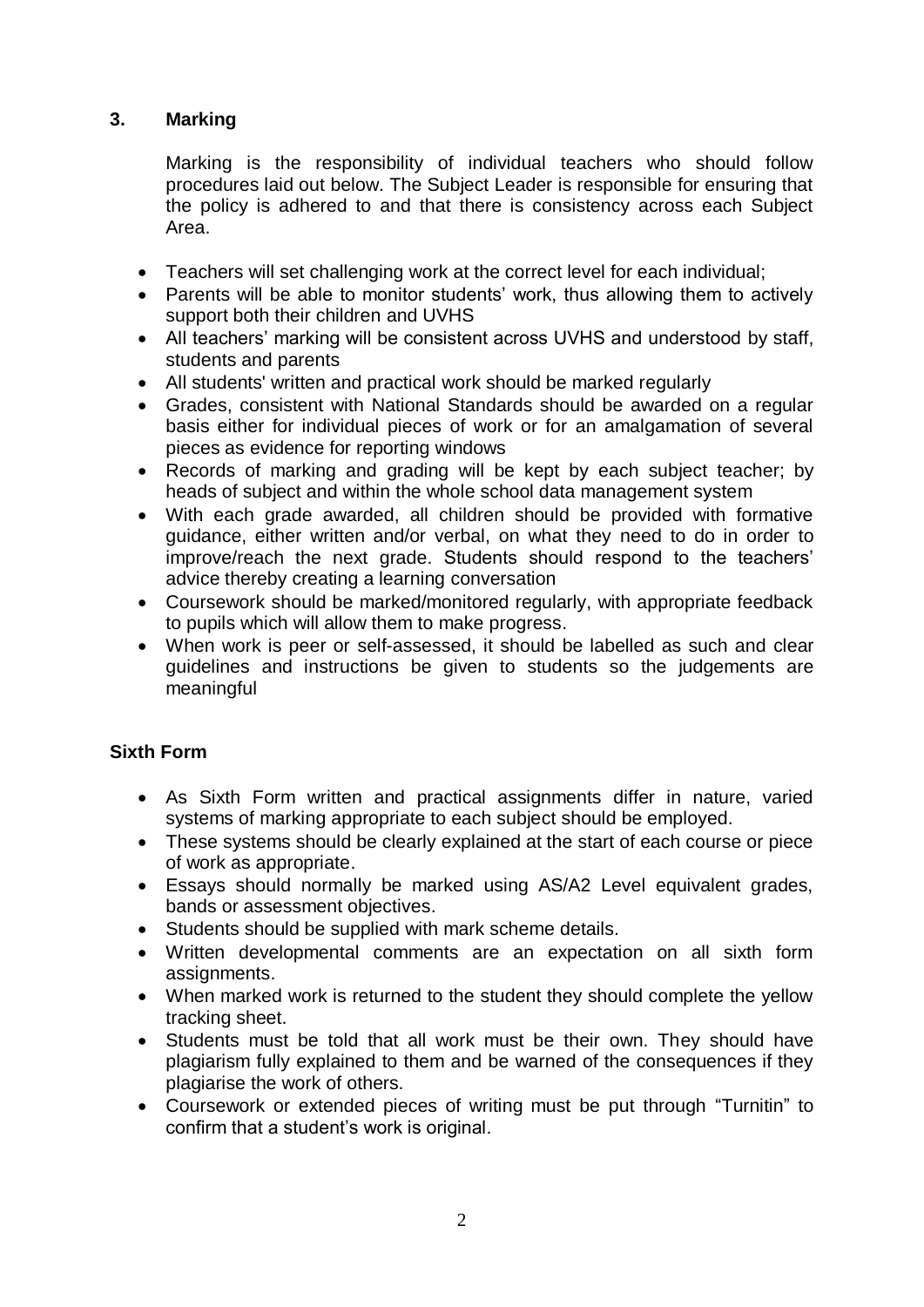### **4. Standardisation**

Practices should be built into the assessment policies of all subject departments in line with whole school policy. These will be tested during Health Checks and Departmental Reviews. Standardisation is intended to:

- raise performance
- monitor pupil/staff performance
- ensure equality of treatment for all students
- ensure the highest possible quality of practice with regard to both teaching and assessment
- ensure students are clear on what they need to do to make continued progress

**Subject Leaders** are responsible for moderation processes in line with whole school policy. It is part of their role both to co-ordinate and to oversee standardisation procedures within their department.

They should do this by:

- ensuring that there are consistent standards for assessing pupils' work
- setting these standards against fixed criteria
- keeping portfolios of exemplar work for reference purposes when making judgements.

### **5. Marking with Yellow Stickers (KS3 and KS4)**

- Yellow Stickers should be used after marking a section of work, or an individual piece of work such as a piece of homework. The work marked will give an indication as to whether the student is on target or not without the need to report an exact grade.
- The key point is that the "Yellow Sticker" system is a method of enhancing the "Learning Conversation" which happens between teacher and student and for which good marking, assessment and feedback are key parts.

### **(see attached appendices)**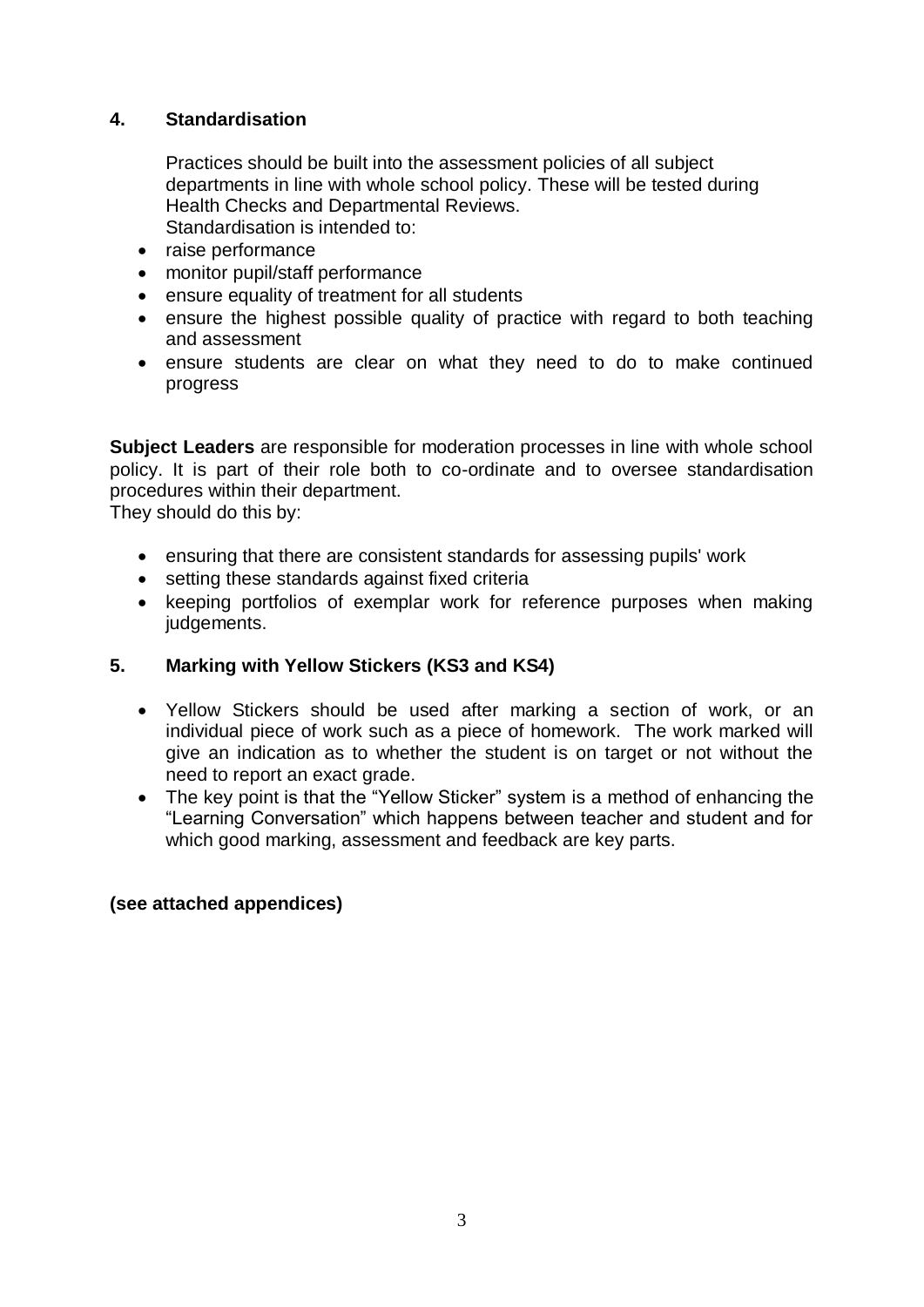### **. Formal assessment**

- At K.S. 3, 4 and 5 every subject area will carry out at least one formal assessment per term. These assessments will be calendared to link in with data input windows.
- One of these formal assessments will be an examination which will provide an accurate grade.
- The two other required formal assessments may take the form of tests or an extended piece of work which will be assessed according to an agreed and moderated set of criteria and will provide an accurate grade.
- This model will be adjusted for those subjects which run on a carousel.

### **7. Practical Strategies**

- written feedback is predominantly encouraging and constructive;
- written feedback is personal;
- students understand exactly what is expected from their written and practical work and how they can achieve success/improve their performance;
- exemplar work is provided as often as possible so that students are able to understand the standards that are expected;
- peer and self assessment are regularly used to enable students to become immersed in the assessment criteria;
- formative comments will be given that indicate what has been done well and shows the student how to improve their performance and move them on in their learning;
- feedback is interactive and used by students and teaching staff in future lessons to evaluate the effectiveness of the teaching and learning;
- comments are phrased as questions/prompts to stimulate each individual student to take the next steps in the learning process;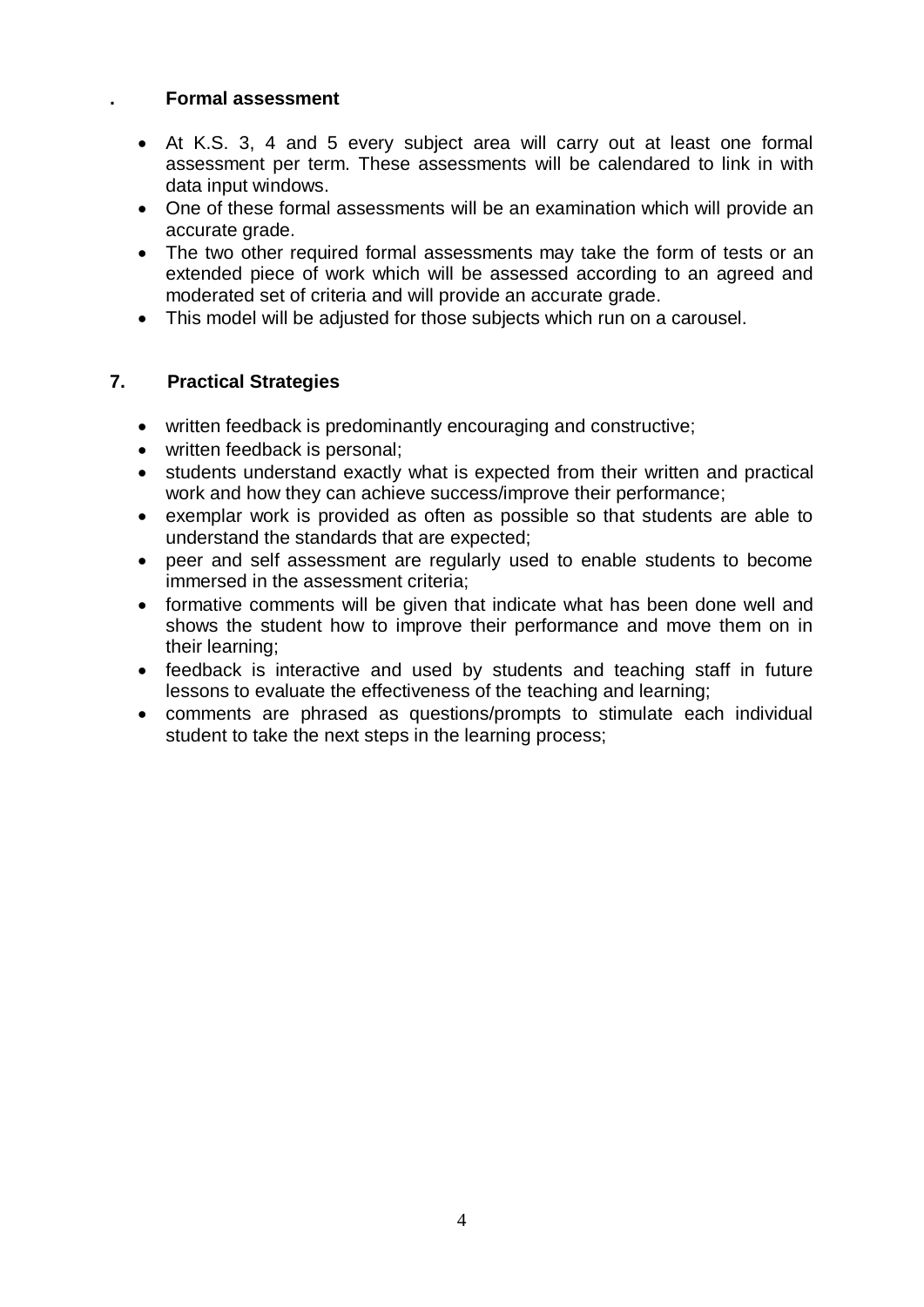$\bar{\nu}$